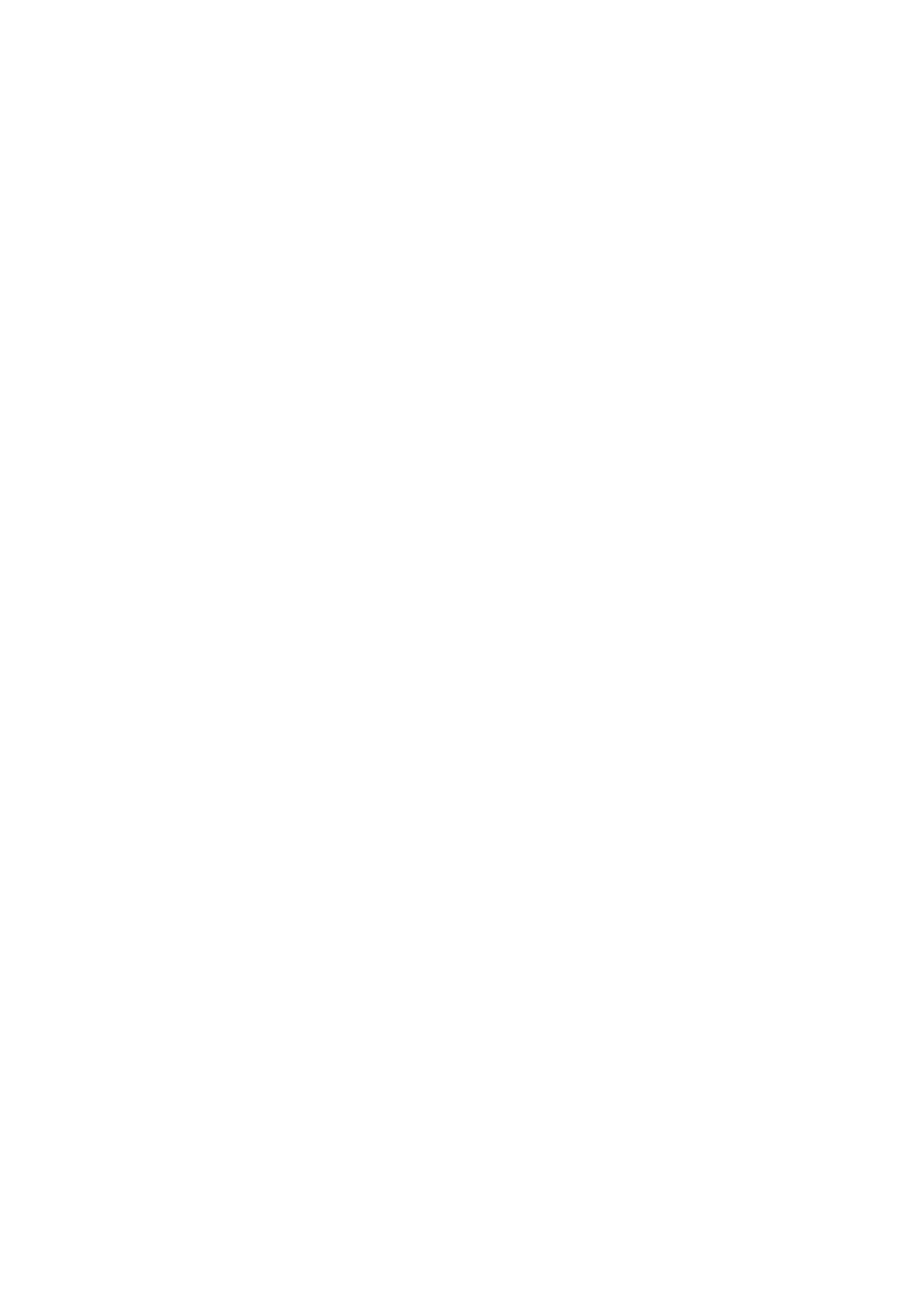*I certify that this public bill, which originated in the Legislative Assembly, has finally passed the Legislative Council and the Legislative Assembly of New South Wales.*

> *Clerk of the Legislative Assembly. Legislative Assembly, Sydney, , 2009*



New South Wales

# **Industrial Relations (Commonwealth Powers) Bill 2009**

Act No , 2009

An Act to refer certain matters relating to workplace relations to the Parliament of the Commonwealth for the purposes of section 51 (xxxvii) of the *Constitution of the Commonwealth*; and to amend the *Industrial Relations Act 1996*.

*I have examined this bill and find it to correspond in all respects with the bill as finally passed by both Houses.*

*Assistant Speaker of the Legislative Assembly.*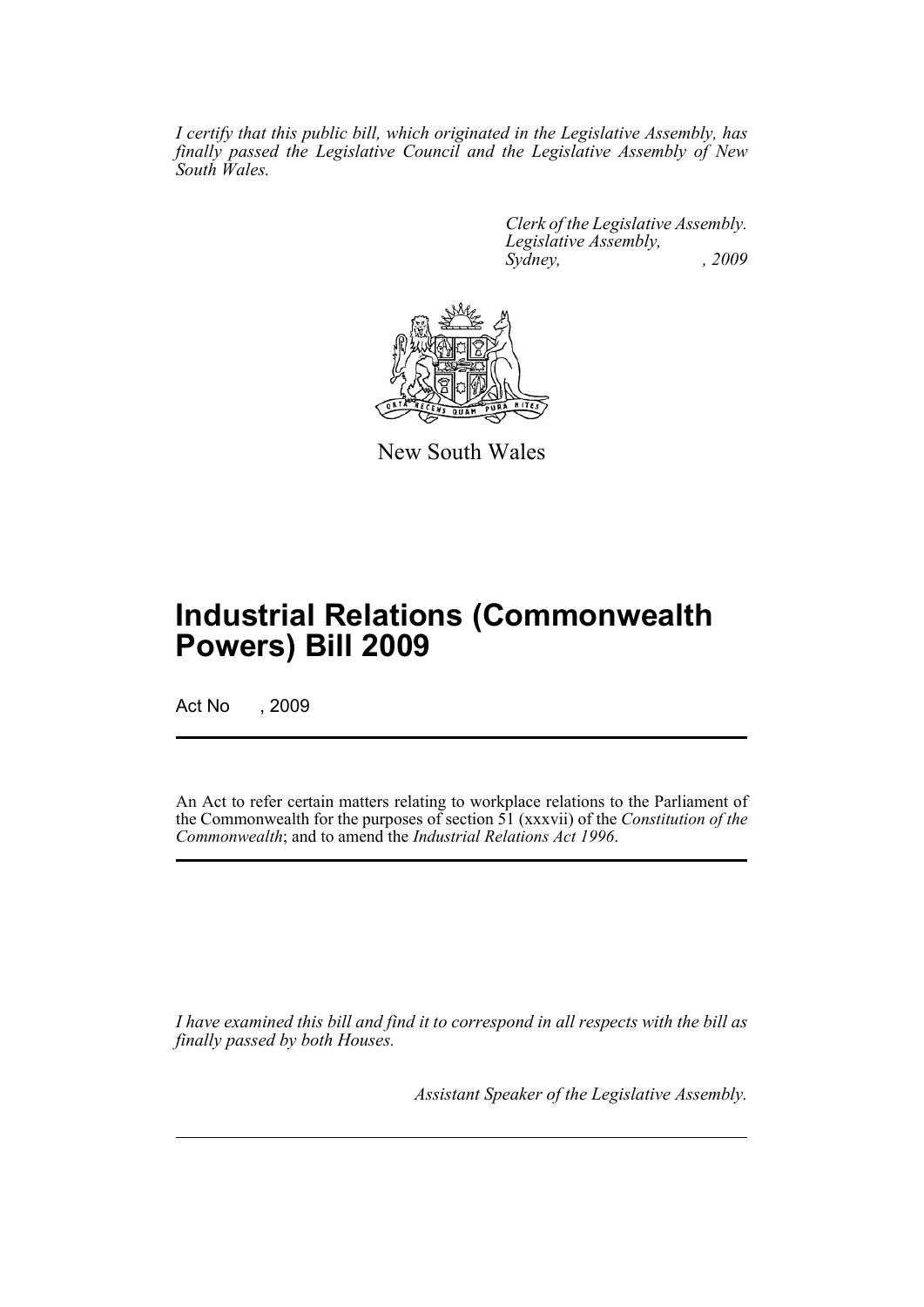## <span id="page-3-0"></span>**The Legislature of New South Wales enacts:**

## **1 Name of Act**

This Act is the *Industrial Relations (Commonwealth Powers) Act 2009*.

## <span id="page-3-1"></span>**2 Commencement**

This Act commences on a day to be appointed by proclamation.

## <span id="page-3-2"></span>**3 Definitions**

(1) In this Act:

*amendment reference* means the reference under section 5 (1) (b). *Commonwealth Fair Work Act* means the *Fair Work Act 2009* of the Commonwealth (as amended from time to time).

*excluded subject matter* means any of the following matters:

- (a) a matter dealt with in the *Anti-Discrimination Act 1977*,
- (b) superannuation,
- (c) workers compensation,
- (d) occupational health and safety,
- (e) matters relating to outworkers (within the ordinary meaning of the term),
- (f) child labour,
- (g) training arrangements,
- (h) long service leave,
- (i) leave for victims of crime,
- (j) attendance for service on a jury, or for emergency service duties,
- (k) declaration, prescription or substitution of public holidays,
- (l) the following matters relating to provision of essential services or to situations of emergency:
	- (i) directions to perform work (including to perform work at a particular time or place, or in a particular way),
	- (ii) directions not to perform work (including not to perform work at a particular time or place, or in a particular way),
- (m) regulation of any of the following:
	- (i) employee associations,
	- (ii) employer associations,
	- (iii) members of employee associations or of employer associations,
- (n) workplace surveillance,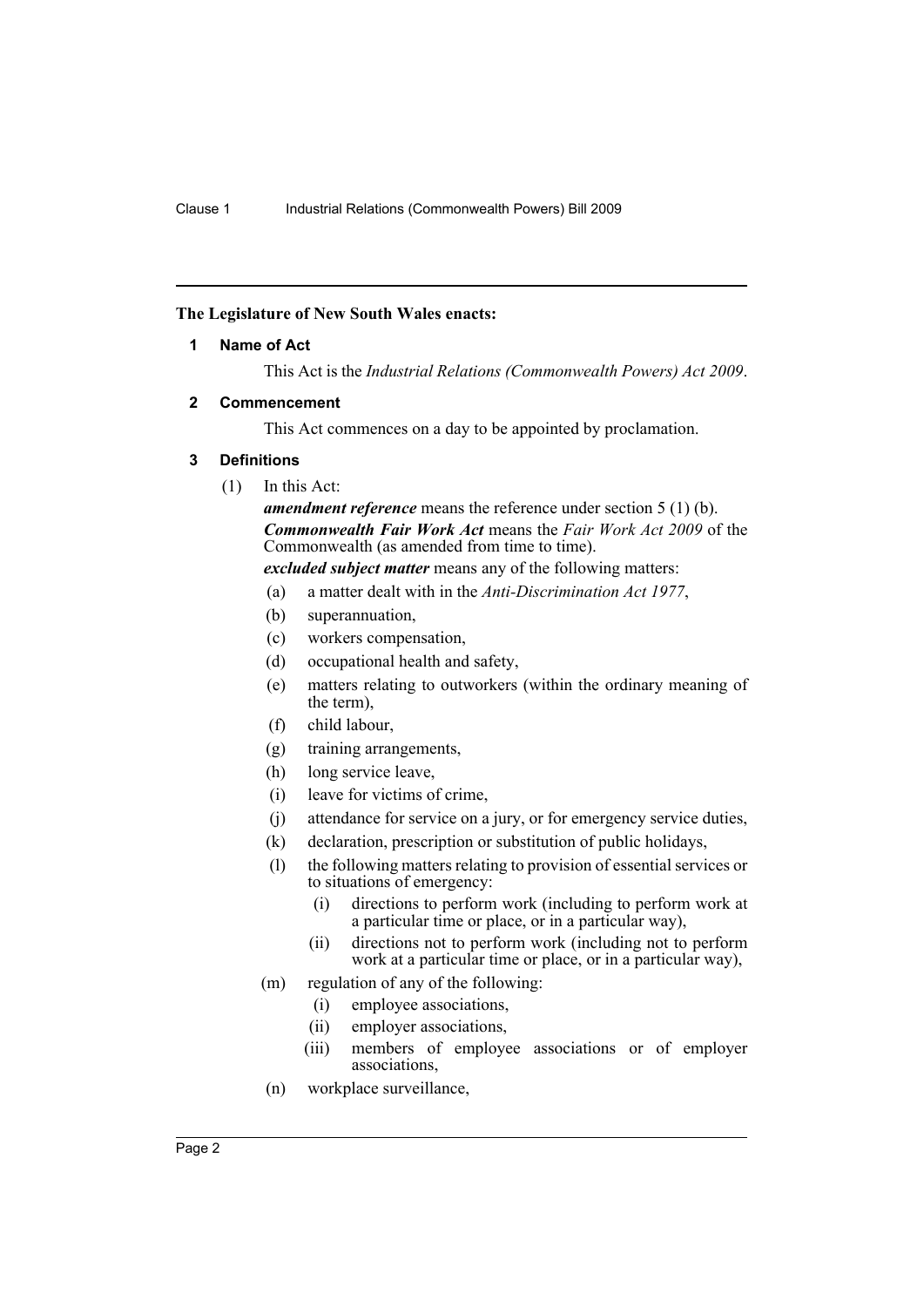- (o) business trading hours,
- (p) claims for enforcement of contracts of employment, except so far as a law of the State provides for the variation or setting aside of rights and obligations arising under a contract of employment, or another arrangement for employment, that a court or tribunal finds is unfair,
- (q) rights or remedies incidental to a matter referred to in a preceding paragraph of this definition,

except to the extent that the *Fair Work Act 2009* of the Commonwealth, as originally enacted, deals with the matter (directly or indirectly), or requires or permits instruments made or given effect under the Commonwealth Fair Work Act so to deal with the matter.

*express amendment* of the Commonwealth Fair Work Act means the direct amendment of the text of that Act (whether by the insertion, omission, repeal, substitution or relocation of words or matter), but does not include the enactment by a Commonwealth Act of a provision that has, or will have, substantive effect otherwise than as part of the text of the Commonwealth Fair Work Act.

*fundamental workplace relations principles*—see section 4.

*initial reference* means the reference under section 5 (1) (a).

*initial referred provisions* means the scheduled text, to the extent to which that text deals with matters that are included in the legislative powers of the Parliament of the State.

*law enforcement officer* means:

- (a) a member of the NSW Police Force, or
- (b) a police cadet or special constable.

*local government sector employee* means an employee of any of the following:

- (a) a local council or county council under the *Local Government Act 1993*,
- (b) a wholly-owned subsidiary of, or a body wholly controlled by, any such local or county council,
- (c) the Local Government Association of NSW or the Shires Association of NSW.

*reference* means:

- (a) the initial reference, or
- (b) the amendment reference, or
- (c) the transition reference.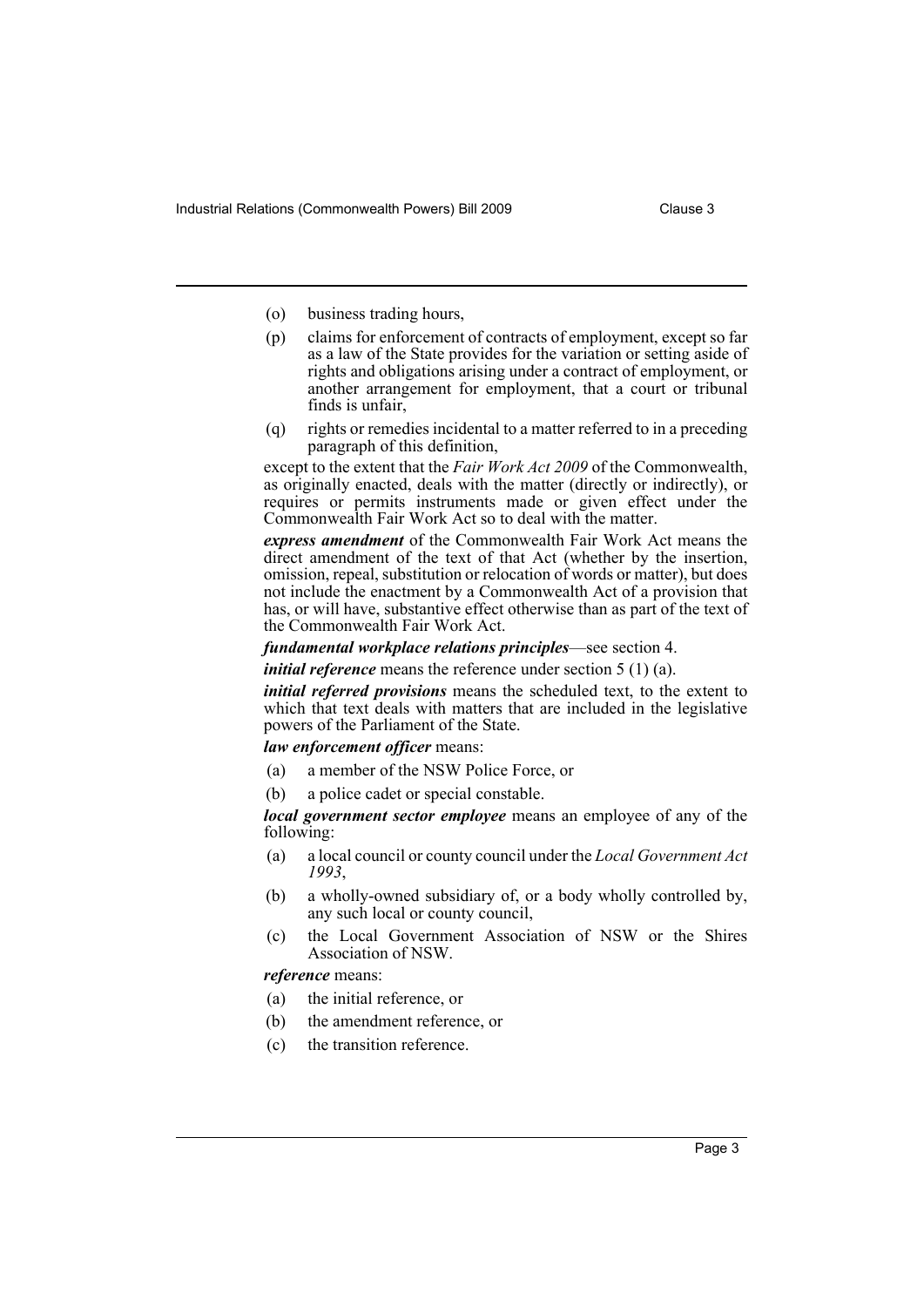*referred subject matters* means any of the following:

- (a) terms and conditions of employment, including any of the following:
	- (i) minimum terms and conditions of employment (including employment standards and minimum wages),
	- (ii) terms and conditions of employment contained in instruments (including instruments such as awards, determinations and enterprise-level agreements),
	- (iii) bargaining in relation to terms and conditions of employment,
	- (iv) the effect of a transfer of business on terms and conditions of employment,
- (b) terms and conditions under which an outworker entity may arrange for work to be performed for the entity (directly or indirectly), if the work is of a kind that is often performed by outworkers,
- (c) rights and responsibilities of persons, including employees, employers, independent contractors, outworkers, outworker entities, associations of employees or associations of employers, being rights and responsibilities relating to any of the following:
	- (i) freedom of association in the context of workplace relations, and related protections,
	- (ii) protection from discrimination relating to employment,
	- (iii) termination of employment,
	- (iv) industrial action,
	- (v) protection from payment of fees for services related to bargaining,
	- (vi) sham independent contractor arrangements,
	- (vii) standing down employees without pay,
	- (viii) union rights of entry and rights of access to records,
- (d) compliance with, and enforcement of, the Commonwealth Fair Work Act,
- (e) the administration of the Commonwealth Fair Work Act,
- (f) the application of the Commonwealth Fair Work Act,
- (g) matters incidental or ancillary to the operation of the Commonwealth Fair Work Act or of instruments made or given effect under the Commonwealth Fair Work Act,

but does not include any excluded subject matter.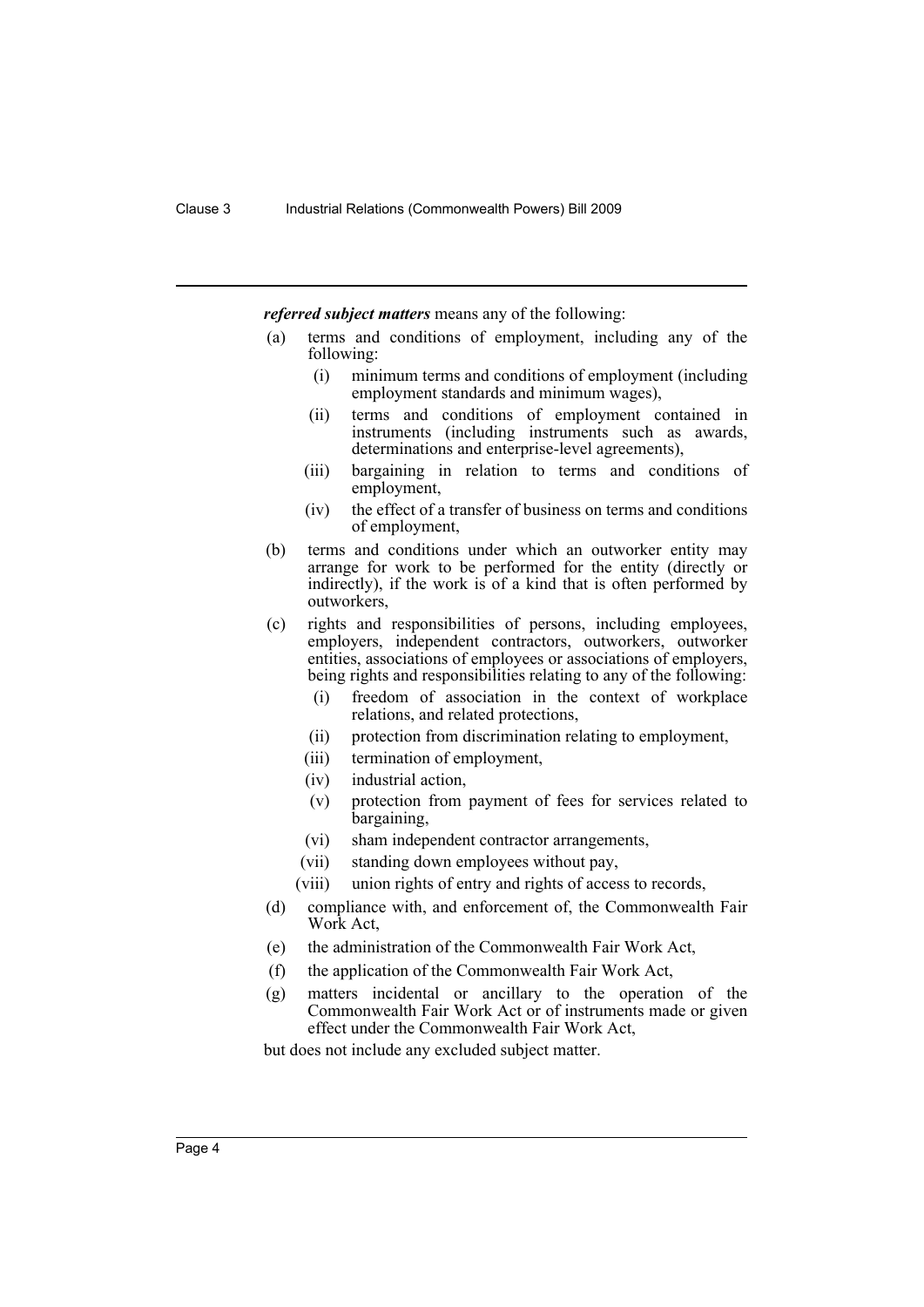Industrial Relations (Commonwealth Powers) Bill 2009 Clause 3

*referred transition matters* means the matters of the making of laws with respect to the transition from the regime provided for by:

- (a) the *Workplace Relations Act 1996* of the Commonwealth (as it continues to apply because of the *Fair Work (Transitional Provisions and Consequential Amendments) Act 2009* of the Commonwealth), or
- (b) a law of this State relating to workplace relations or industrial relations,

to the regime provided for by the Commonwealth Fair Work Act.

*scheduled text* means the text set out in Schedule 1.

*State public sector employee* means the following:

- (a) a member of the Government Service of New South Wales, the NSW Health Service, the Teaching Service of New South Wales or any other service of the Crown in right of the State (including an employee of any New South Wales government agency),
- (b) an employee of a body established for a public purpose that is subject to control or direction by a Minister of the State or in which the State has a controlling interest,

but does not include an employee of the following:

- (c) a State owned corporation or a subsidiary of a State owned corporation,
- (d) a person or body declared by or under an Act not to be or not to represent the Crown in right of the State or not to be a New South Wales government agency.

*transition reference* means the reference under section 5 (1) (c).

- (2) Words or phrases in the definition of *excluded subject matter* or the definition of *referred subject matters* that are defined in the Commonwealth Fair Work Act (other than in Division 2B of Part 1-3 of that Act) have the meanings set out in that Act as in force on 1 July 2009.
- (3) Section 9A of the *Industrial Relations Act 1996* makes provision for the declaration of employers that are not national system employers under the Commonwealth Fair Work Act.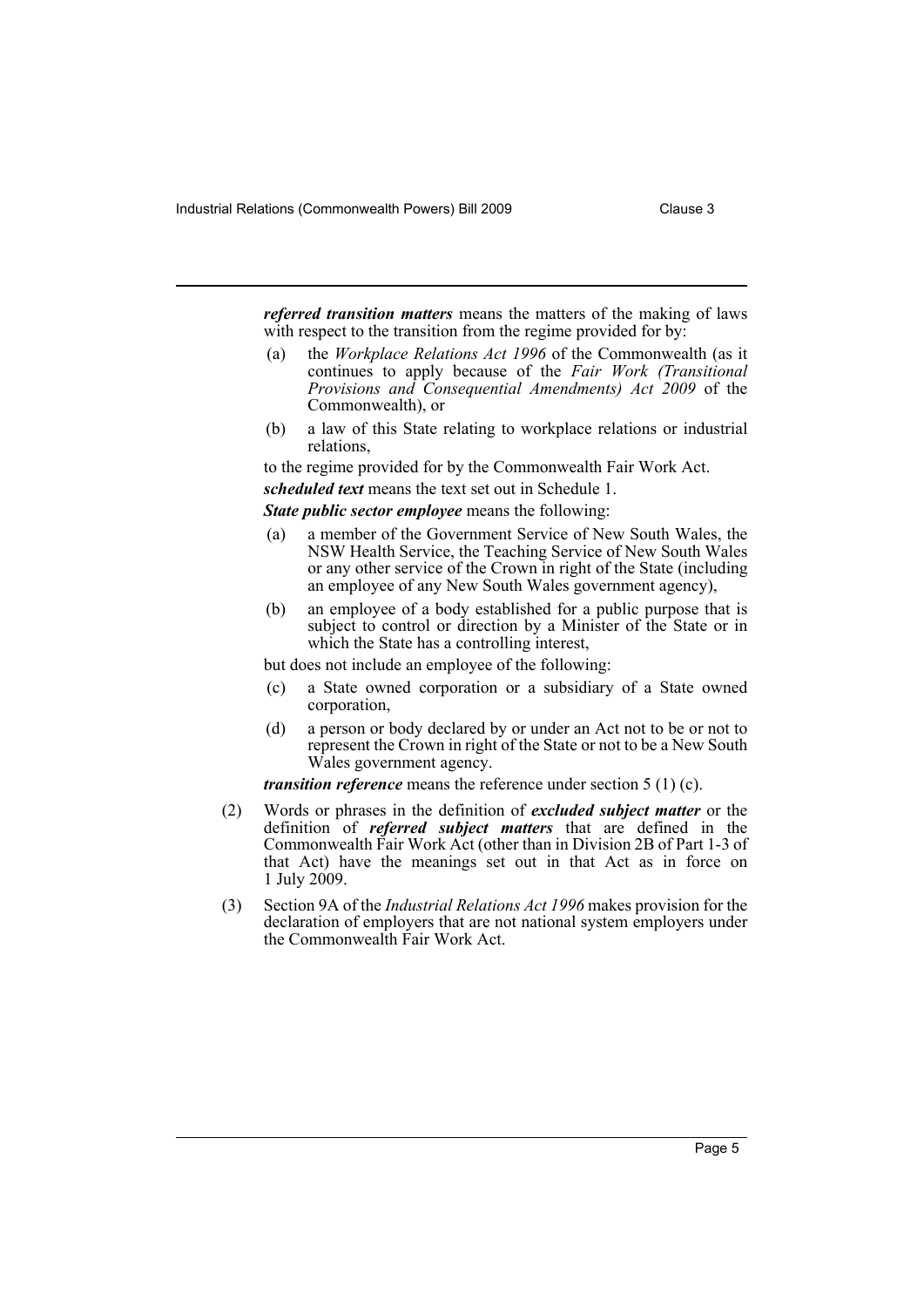#### <span id="page-7-0"></span>**4 Fundamental workplace relations principles**

The following are the fundamental workplace relations principles under this Act:

- (a) that the Commonwealth Fair Work Act should provide for, and continue to provide for, the following:
	- (i) a strong, simple and enforceable safety net of minimum employment standards,
	- (ii) genuine rights and responsibilities to ensure fairness, choice and representation at work, including the freedom to choose whether or not to join and be represented by a union or participate in collective activities,
	- (iii) collective bargaining at the enterprise level with no provision for individual statutory agreements,
	- (iv) fair and effective remedies available through an independent umpire,
	- (v) protection from unfair dismissal,
- (b) that there should be, and continue to be, in connection with the operation of the Commonwealth Fair Work Act, the following:
	- (i) an independent tribunal system,
	- (ii) an independent authority able to assist employers and employees within a national workplace relations system.

#### <span id="page-7-1"></span>**5 Reference of matters**

- (1) Subject to the other provisions of this Act, the following matters are referred to the Parliament of the Commonwealth:
	- (a) the matters to which the initial referred provisions relate, but only to the extent of the making of laws with respect to those matters by including the initial referred provisions in the Commonwealth Fair Work Act, as originally enacted, and as subsequently amended by amendments enacted at any time before this Act commences, in the terms, or substantially in the terms, set out in the scheduled text,
	- (b) the referred subject matters, but only to the extent of making laws with respect to any such matter by making express amendments of the Commonwealth Fair Work Act,
	- (c) the referred transition matters.
- (2) The reference of a matter under subsection (1) has effect only:
	- (a) if and to the extent that the matter is not included in the legislative powers of the Parliament of the Commonwealth (otherwise than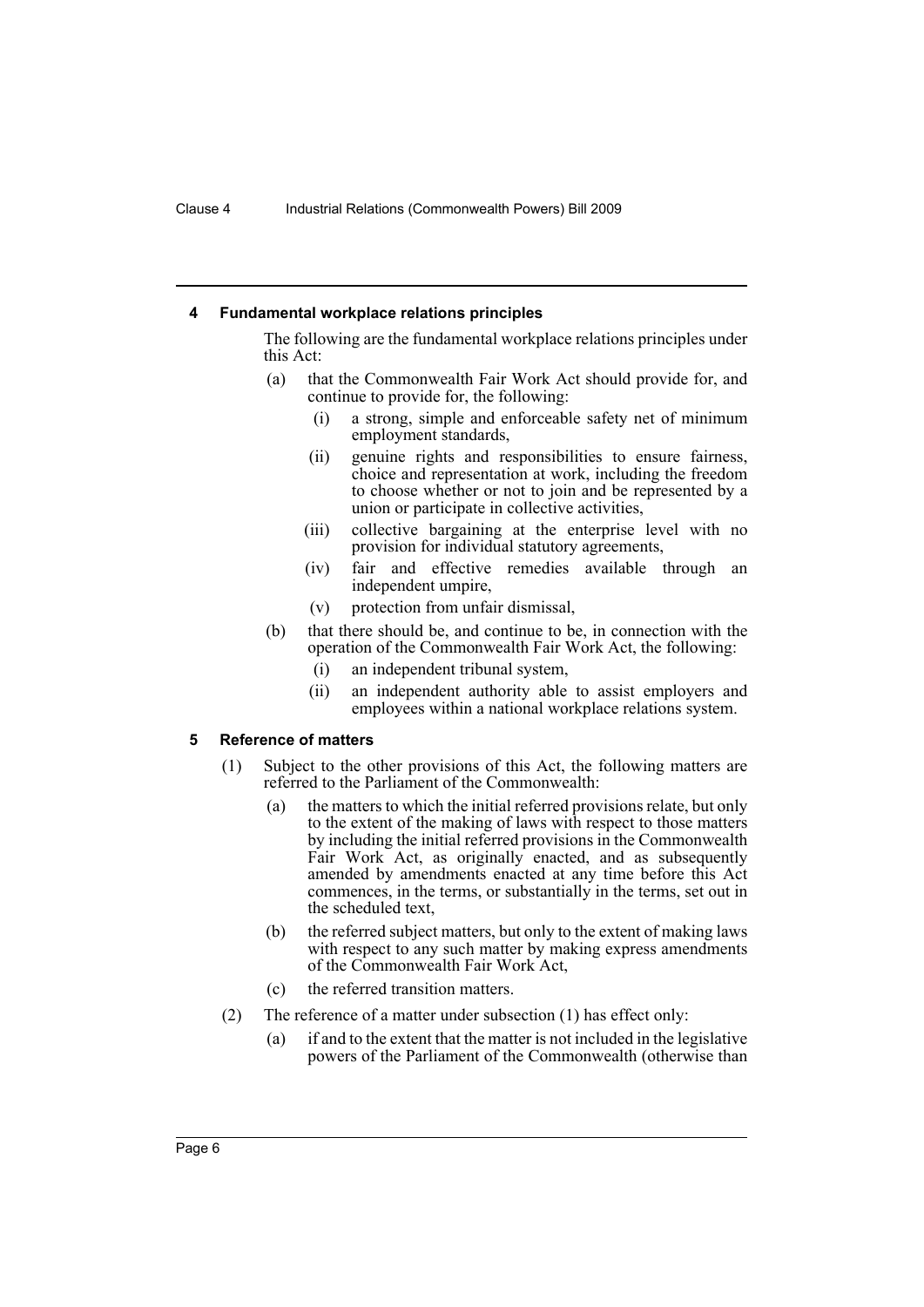by a reference for the purposes of section 51 (xxxvii) of the Constitution of the Commonwealth), and

- (b) if and to the extent that the matter is included in the legislative powers of the Parliament of the State.
- (3) The operation of each paragraph of subsection (1) is not affected by any other paragraph.
- (4) For the avoidance of doubt, it is the intention of the Parliament of the State that the Commonwealth Fair Work Act may be expressly amended, or have its operation otherwise affected, at any time after the commencement of this Act by provisions of Commonwealth Acts whose operation is based on legislative powers that the Parliament of the Commonwealth has apart from under the references under subsection  $(1)$ .
- (5) Despite any other provision of this section, a reference under subsection (1) has effect for a period:
	- (a) beginning when this section commences, and
	- (b) ending at the end of the day fixed under section 7 as the day on which the reference is to terminate,

but no longer.

#### <span id="page-8-0"></span>**6 Matters excluded from the reference**

A matter referred by section 5 does not include:

- (a) matters relating to Ministers, Members of Parliament, judicial officers or members of administrative tribunals, or
- (b) matters relating to persons in the service of either House of Parliament, or of the President or Speaker, or of the President and Speaker jointly, or
- (c) matters relating to State public sector employees, or
- (d) matters relating to persons appointed or engaged by the Governor or a Minister under any Act, law or authority, or
- (e) matters relating to law enforcement officers, or
- (f) matters relating to local government sector employees,

or matters relating to the employer of any of the above.

#### <span id="page-8-1"></span>**7 Termination of references**

- (1) The Governor may, at any time, by proclamation published on the NSW legislation website, fix a day as the day on which:
	- (a) the references are to terminate, or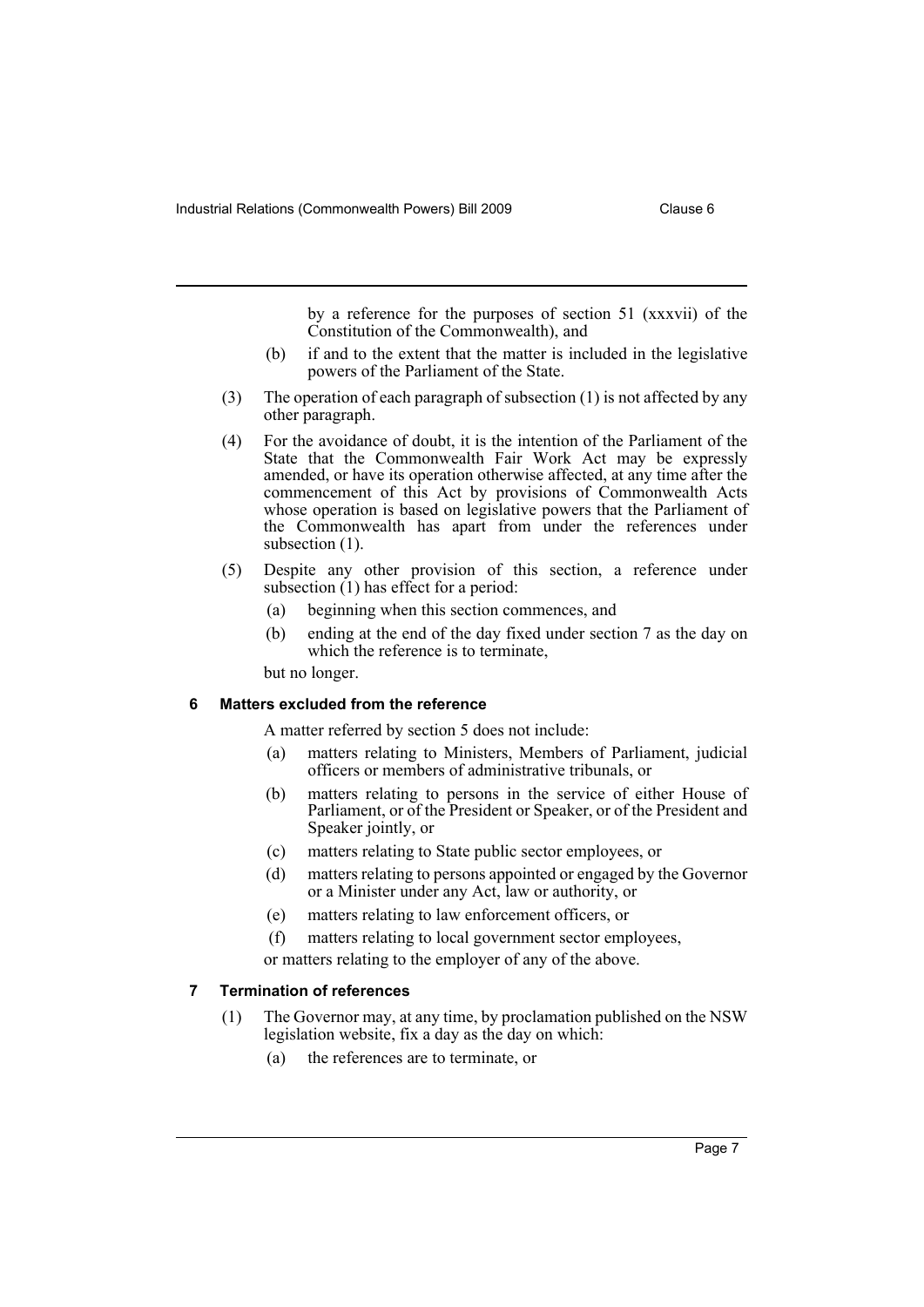- (b) the amendment reference is to terminate, or
- (c) the transition reference is to terminate.
- (2) The Governor may, by proclamation published on the NSW legislation website, revoke a proclamation published under subsection (1), in which case the revoked proclamation is taken (for the purposes of section 5) never to have been published.
- (3) A revoking proclamation has effect only if published before the day fixed under subsection (1).
- (4) The revocation of a proclamation published under subsection (1) does not prevent publication of a further proclamation under that subsection.
- (5) If the amendment reference and the transition reference have been terminated, the expression *the references* in subsection (1) refers only to the initial reference.

#### <span id="page-9-0"></span>**8 Effect of termination of amendment reference or transition reference before initial reference**

- (1) If the amendment reference or the transition reference terminates before the initial reference, the termination of the amendment reference or transition reference does not affect:
	- (a) laws that were made under that reference before that termination (whether or not they have come into operation before that termination), or
	- (b) the continued operation in the State of the Commonwealth Fair Work Act as in operation immediately before that termination or as subsequently amended or affected by:
		- (i) laws referred to in paragraph (a) that come into operation after that termination, or
		- (ii) provisions referred to in section 5 (4).
- (2) Accordingly, the amendment reference or transition reference continues to have effect for the purposes of subsection (1) unless the initial reference is terminated.

## <span id="page-9-1"></span>**9 Period for termination of references**

- (1) Subject to subsection (2), a day fixed by a proclamation under section 7 (1) must be no earlier than the first day after the end of the period of 6 months beginning on the day on which the proclamation is published.
- (2) If:
	- (a) a proclamation under section 7 (1) only provides for the termination of the amendment reference, and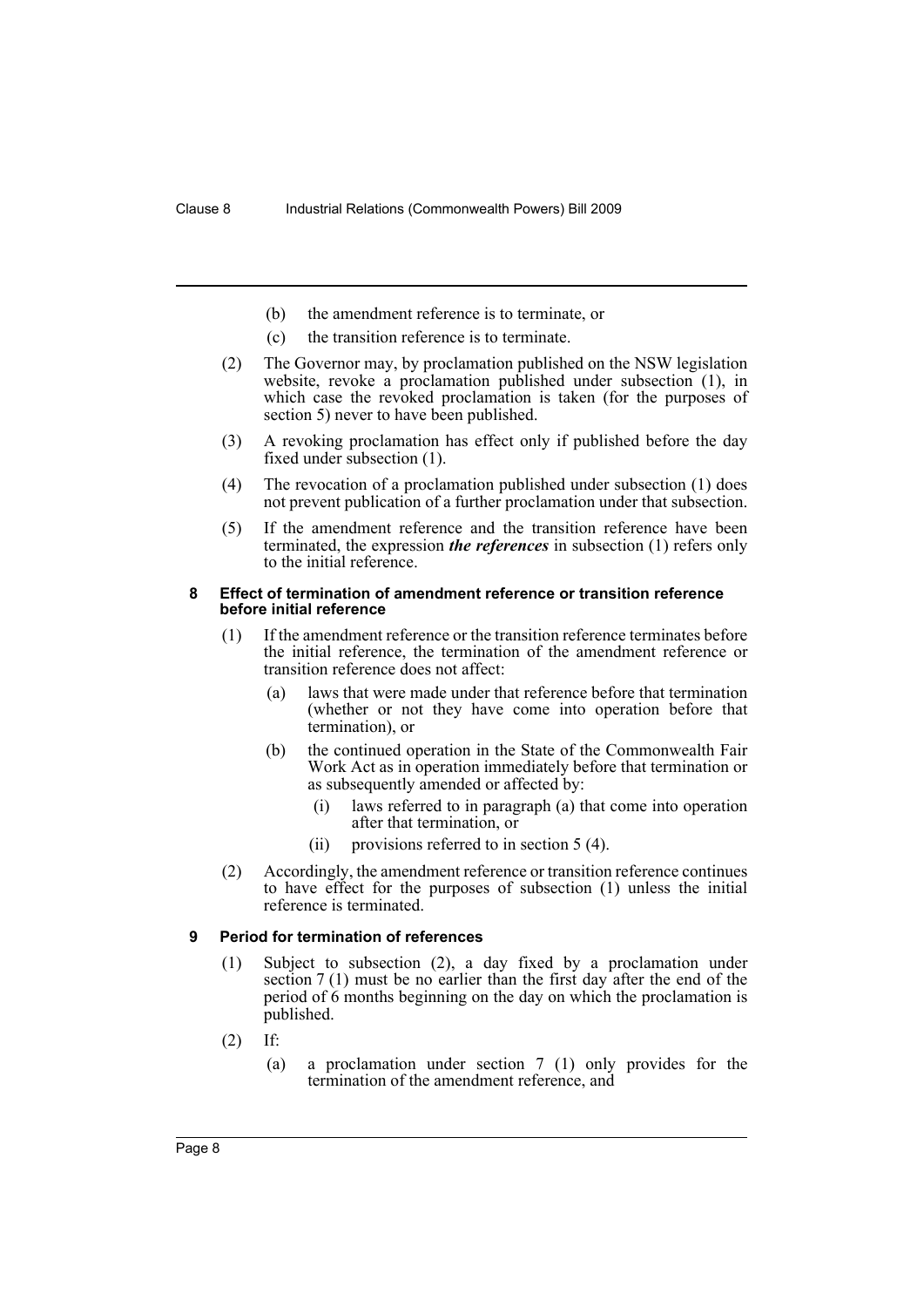- (b) the Governor, as part of the proclamation by which the termination is to be effected, declares that, in the opinion of the Governor, the Commonwealth Fair Work Act:
	- (i) is proposed to be amended (by an amendment introduced into the Parliament of the Commonwealth by a Commonwealth Minister), or
	- (ii) has been amended,
	- in a manner that is inconsistent with one or more of the fundamental workplace relations principles,

the day fixed by the proclamation under section  $7(1)(b)$  may be earlier than the day that applies under subsection (1) but must be no earlier than the first day after the end of the period of 3 months beginning on the day on which the proclamation is published.

(3) If the Governor terminates the amendment reference and fixes a day under subsection (2), the Minister must, as soon as practicable after the publication of the relevant proclamation, prepare a report on the matter and cause copies of that report to be laid before both Houses of Parliament.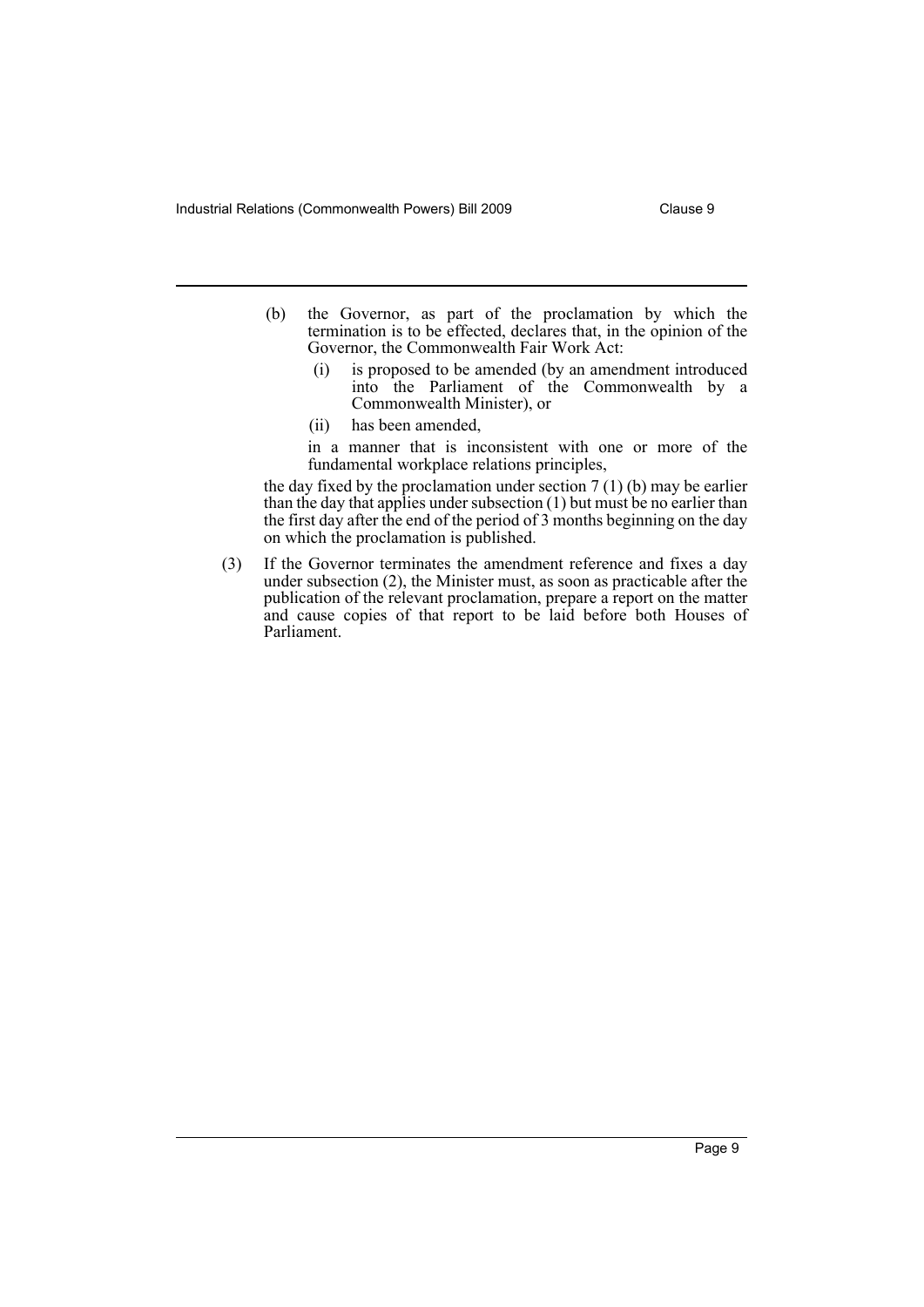Schedule 1 Text to be included in the provisions of the Commonwealth Fair Work Act

# <span id="page-11-0"></span>**Schedule 1 Text to be included in the provisions of the Commonwealth Fair Work Act**

## **Division 2B Application of this Act in States that refer matters after 1 July 2009 but on or before 1 January 2010**

## **30K Meaning of terms used in this Division**

(1) In this Division:

*amendment reference* of a State means the reference by the Parliament of the State to the Parliament of the Commonwealth of the matters covered by subsection 30L(4).

*excluded subject matter* means any of the following matters:

- (a) a matter dealt with in a law referred to in subsection  $27(1)$  of this Act;
- (b) superannuation;
- (c) workers compensation;
- (d) occupational health and safety;
- (e) matters relating to outworkers (within the ordinary meaning of the term);
- (f) child labour;
- (g) training arrangements;
- (h) long service leave;
- (i) leave for victims of crime;
- (j) attendance for service on a jury, or for emergency service duties;
- (k) declaration, prescription or substitution of public holidays;
- (l) the following matters relating to provision of essential services or to situations of emergency:
	- (i) directions to perform work (including to perform work at a particular time or place, or in a particular way);
	- (ii) directions not to perform work (including not to perform work at a particular time or place, or in a particular way);
- (m) regulation of any of the following:
	- (i) employee associations;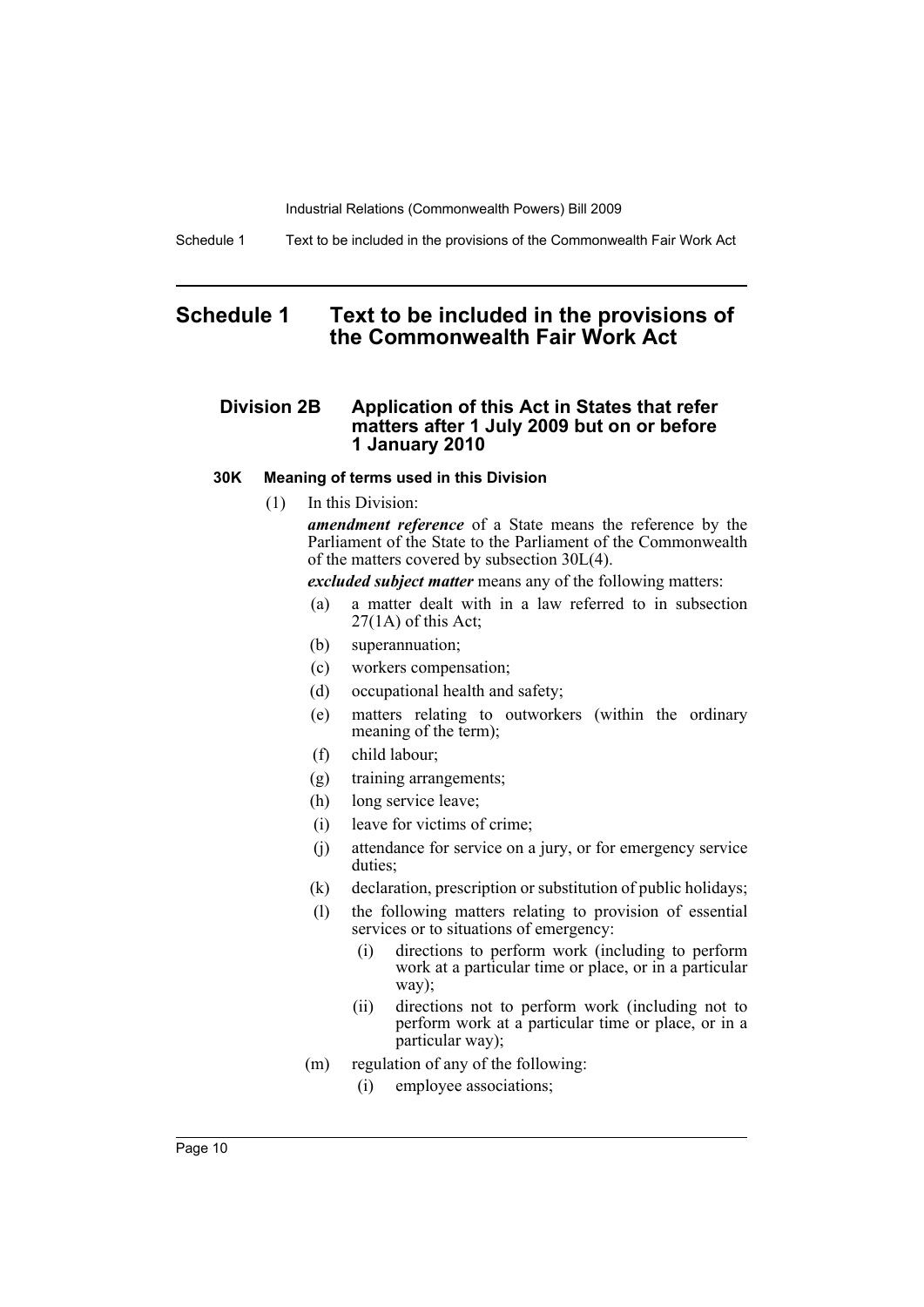- - (ii) employer associations;
	- (iii) members of employee associations or of employer associations;
- (n) workplace surveillance;
- (o) business trading hours;
- (p) claims for enforcement of contracts of employment, except so far as a law of a State provides for the variation or setting aside of rights and obligations arising under a contract of employment, or another arrangement for employment, that a court or tribunal finds is unfair;
- (q) rights or remedies incidental to a matter referred to in a preceding paragraph of this definition;

except to the extent that this Act as originally enacted deals with the matter (directly or indirectly), or requires or permits instruments made or given effect under this Act so to deal with the matter.

*express amendment* means the direct amendment of the text of this Act (whether by the insertion, omission, repeal, substitution or relocation of words or matter), but does not include the enactment by a Commonwealth Act of a provision that has, or will have, substantive effect otherwise than as part of the text of this Act.

*fundamental workplace relations principles*: see subsection 30L(9).

*initial reference* of a State means the reference by the Parliament of the State to the Parliament of the Commonwealth of the matters covered by subsection 30L(3).

*law enforcement officer* means:

- (a) a member of a police force or police service; or
- (b) a person appointed to a position for the purpose of being trained as a member of a police force or police service; or
- (c) a person who has the powers and duties of a member of a police force or police service;

and, without limiting paragraphs (a), (b) and (c), includes a police reservist, a police recruit, a police cadet, a junior constable, a police medical officer, a special constable, an ancillary constable or a protective services officer.

*local government employee*, of a State, means:

(a) an employee of a local government employer of the State; or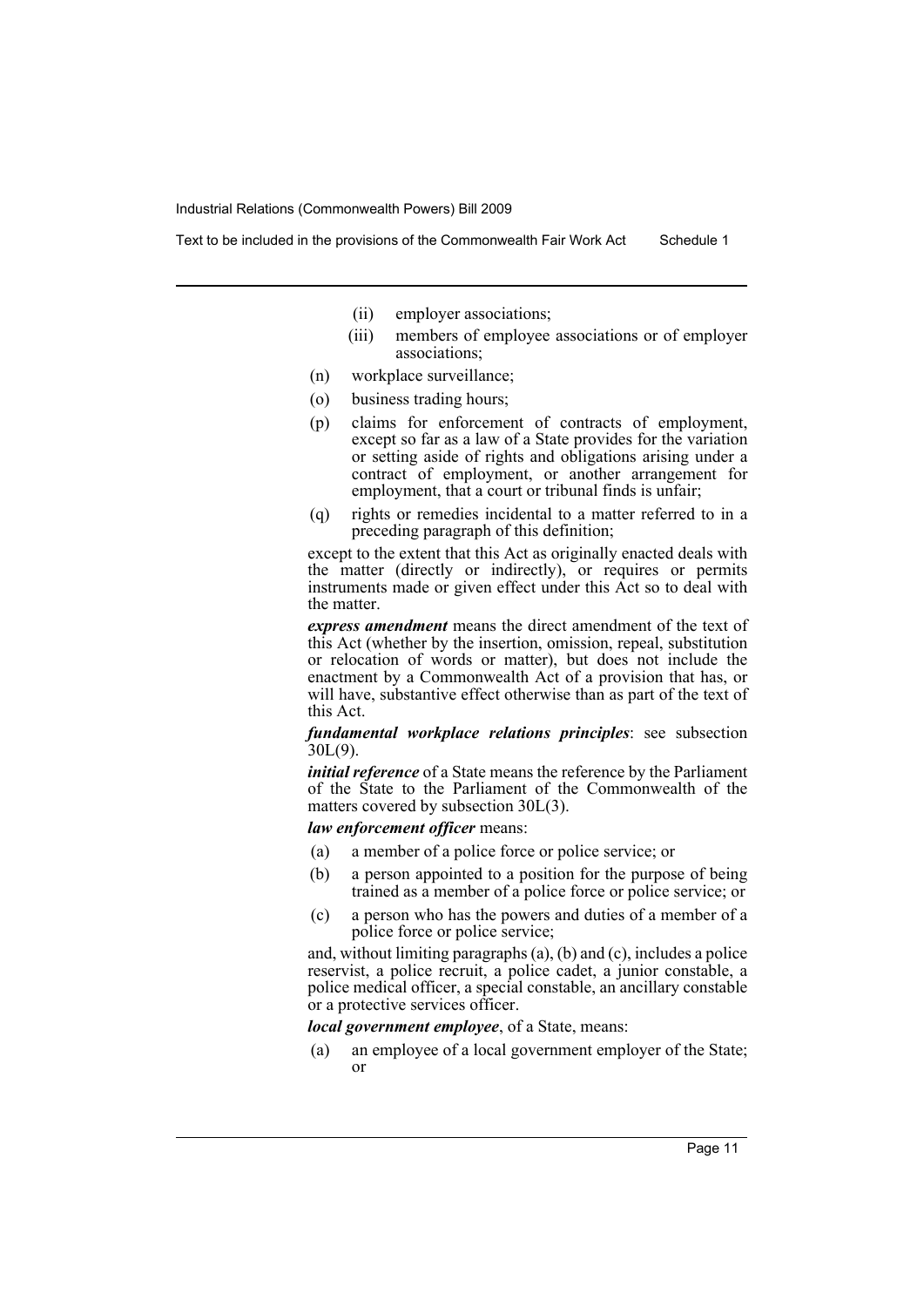Schedule 1 Text to be included in the provisions of the Commonwealth Fair Work Act

(b) any other employee in the State of a kind specified in the regulations.

*local government employer*, of a State, means an employer that is:

- (a) a body corporate that is established for a local government purpose by or under a law of a State; or
- (b) a body corporate in which a body to which paragraph (a) applies has, or 2 or more such bodies together have, a controlling interest; or
- (c) a person who employs individuals for the purposes of an unincorporated body that is established for a local government purpose by or under a law of a State; or
- (d) any other body corporate that is a local government body in the State of a kind specified in the regulations; or
- (e) any other person who employs individuals for the purposes of an unincorporated body that is a local government body in the State of a kind specified in the regulations.

*referral law*, of a State, means the law of the State that refers matters, as mentioned in subsection 30L(1), to the Parliament of the Commonwealth.

*referred provisions* means the provisions of this Division to the extent to which they deal with matters that are included in the legislative powers of the Parliaments of the States.

*referred subject matters* means any of the following:

- (a) terms and conditions of employment, including any of the following:
	- (i) minimum terms and conditions of employment, (including employment standards and minimum wages);
	- (ii) terms and conditions of employment contained in instruments (including instruments such as awards, determinations and enterprise-level agreements);
	- (iii) bargaining in relation to terms and conditions of employment;
	- (iv) the effect of a transfer of business on terms and conditions of employment;
- (b) terms and conditions under which an outworker entity may arrange for work to be performed for the entity (directly or indirectly), if the work is of a kind that is often performed by outworkers;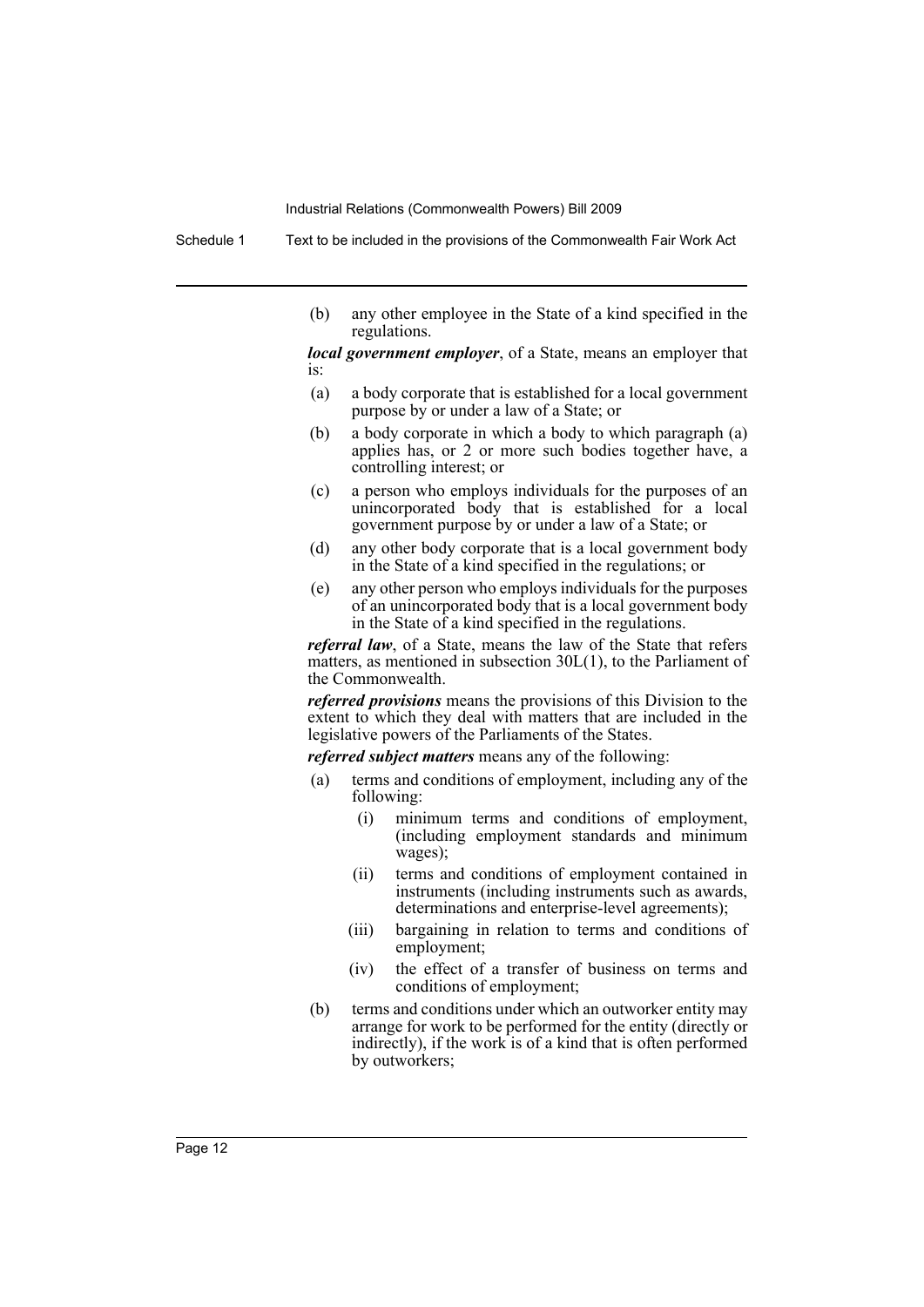- (c) rights and responsibilities of persons, including independent outworkers, outworker entities, associations of employees or associations of employers, being rights and responsibilities relating to any of the following:
	- (i) freedom of association in the context of workplace relations, and related protections;
	- (ii) protection from discrimination relating to employment;
	- (iii) termination of employment;
	- (iv) industrial action;
	- (v) protection from payment of fees for services related to bargaining;
	- (vi) sham independent contractor arrangements;
	- (vii) standing down employees without pay;
	- (viii) union rights of entry and rights of access to records;
	- (d) compliance with, and enforcement of, this Act;
	- (e) the administration of this Act;
	- (f) the application of this Act;
	- (g) matters incidental or ancillary to the operation of this Act or of instruments made or given effect under this Act;

but does not include any excluded subject matter.

## *referring State*: see section 30L.

*State public sector employee*, of a State, means:

- (a) an employee of a State public sector employer of the State; or
- (b) any other employee in the State of a kind specified in the regulations;

and includes a law enforcement officer of the State.

*State public sector employer*, of a State, means an employer that is:

- (a) the State, the Governor of the State or a Minister of the State; or
- (b) a body corporate that is established for a public purpose by or under a law of the State, by the Governor of the State or by a Minister of the State; or
- (c) a body corporate in which the State has a controlling interest; or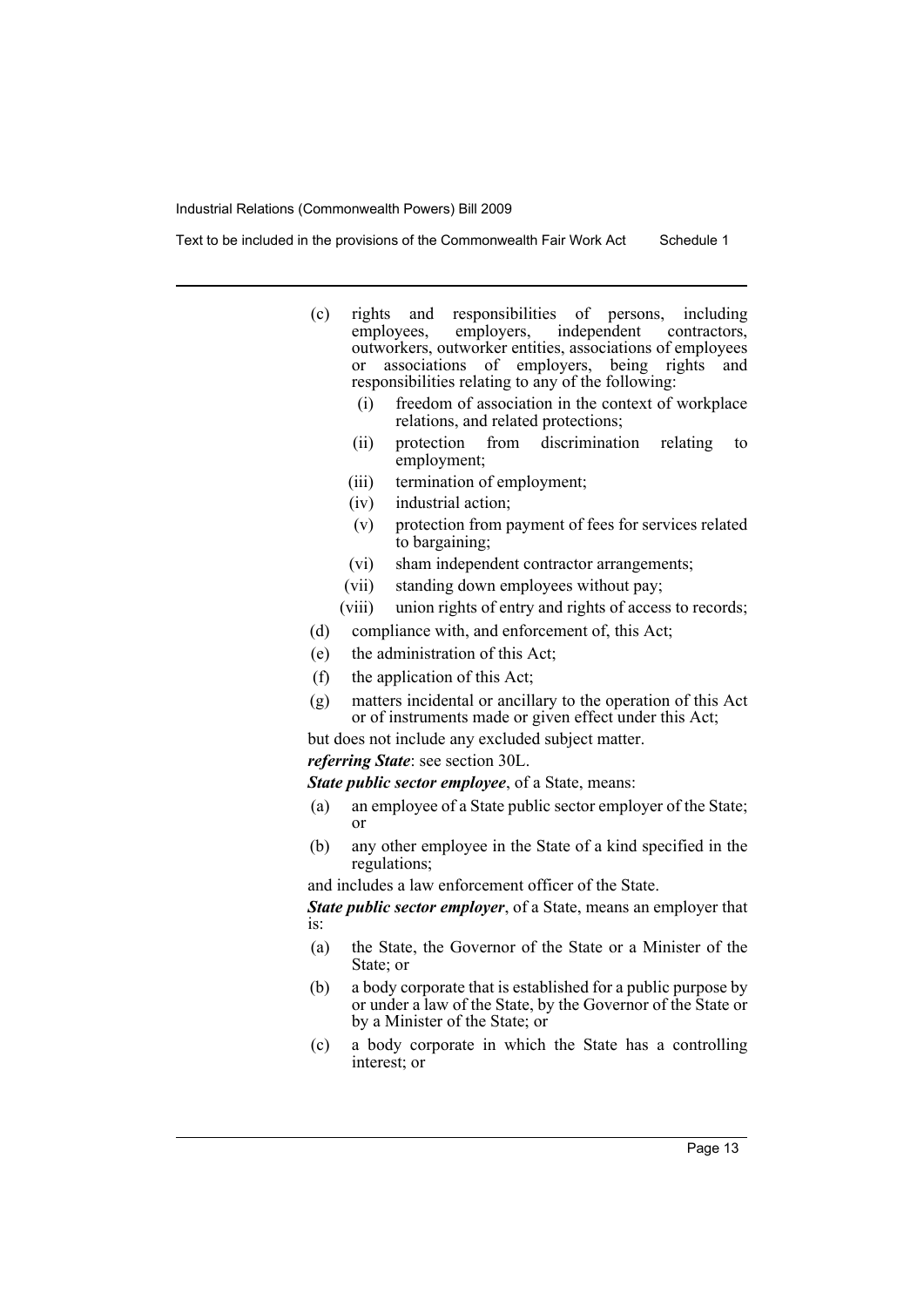Schedule 1 Text to be included in the provisions of the Commonwealth Fair Work Act

- (d) a person who employs individuals for the purposes of an unincorporated body that is established for a public purpose by or under a law of the State, by the Governor of the State or by a Minister of the State; or
- (e) any other employer in the State of a kind specified in the regulations;

and includes a holder of an office of the State whom the State's referral law provides is to be taken, for the purposes of this Act, to be an employer of law enforcement officers of the State.

*transition reference* of a State means the reference by the Parliament of the State to the Parliament of the Commonwealth of the matters covered by subsection 30L(5).

(2) Words or phrases in the definition of *excluded subject matter* in subsection (1), or in the definition of *referred subject matters* in subsection (1), that are defined in this Act (other than in this Division) have, in that definition, the meanings set out in this Act as in force on 1 July 2009.

#### **30L Meaning of** *referring State*

*Reference of matters by State Parliament to Commonwealth Parliament*

- (1) A State is a *referring State* if the Parliament of the State has, after 1 July 2009 but on or before 1 January 2010, referred the matters covered by subsections  $(3)$ ,  $(4)$  and  $(5)$  in relation to the State to the Parliament of the Commonwealth for the purposes of paragraph 51(xxxvii) of the Constitution:
	- (a) if and to the extent that the matters are not otherwise included in the legislative powers of the Parliament of the Commonwealth (otherwise than by a reference under paragraph 51(xxxvii) of the Constitution); and
	- (b) if and to the extent that the matters are included in the legislative powers of the Parliament of the State.

This subsection has effect subject to subsection (6).

- (2) A State is a *referring State* even if:
	- (a) the State's referral law provides that the reference to the Parliament of the Commonwealth of any or all of the matters covered by subsections  $(3)$ ,  $(4)$  and  $(5)$  is to terminate in particular circumstances; or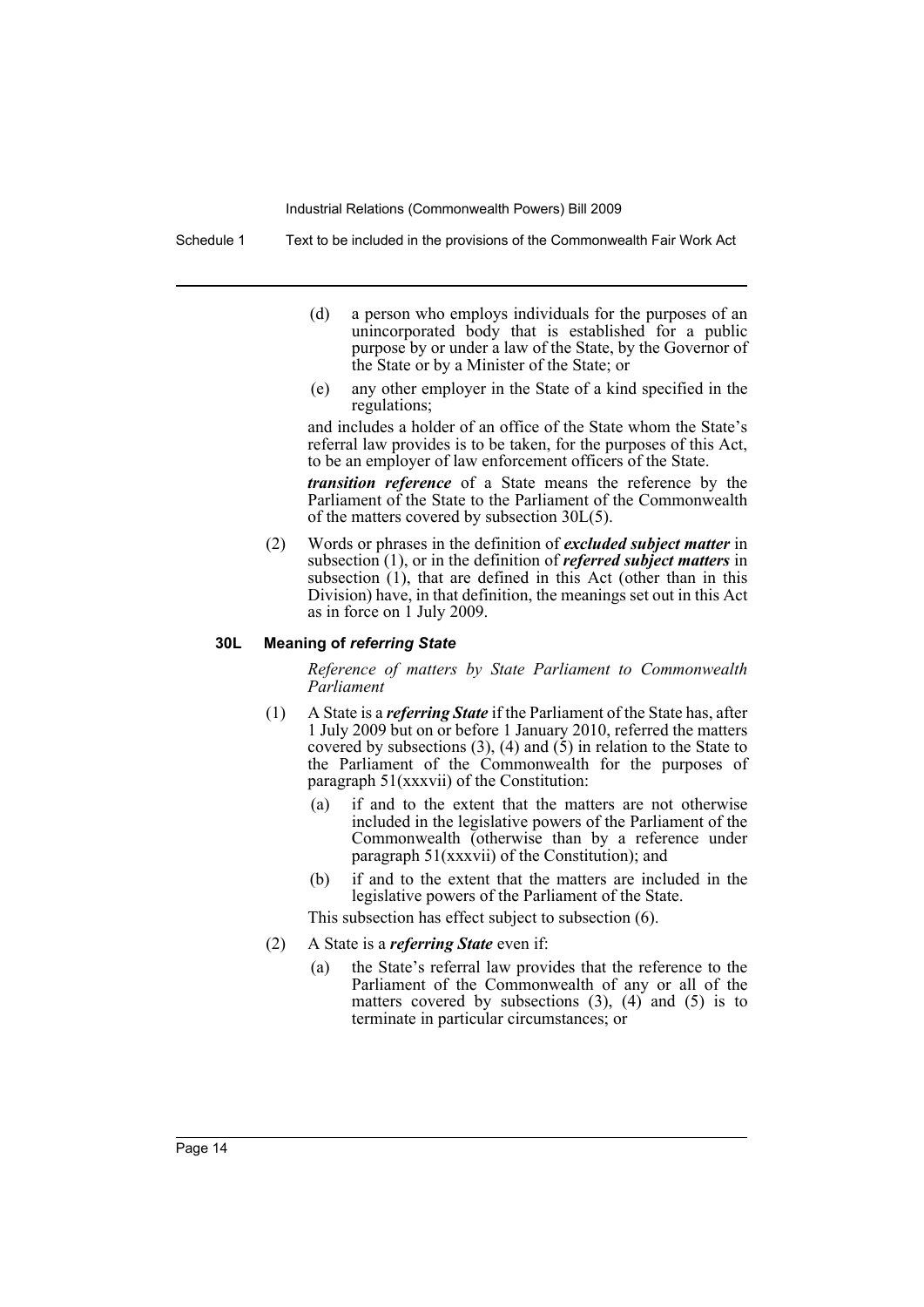- - (b) the State's referral law provides that particular matters, or all matters, relating to State public sector employees, or State public sector employers, of the State are not included in any or all of the matters covered by subsections  $(3)$ ,  $(4)$ and  $(5)$ ; or
	- (c) the State's referral law provides that particular matters, or all matters, relating to local government employees, or local government employers, of the State are not included in any or all of the matters covered by subsections (3), (4) and (5).

#### *Reference covering referred provisions*

(3) This subsection covers the matters to which the referred provisions relate to the extent of making laws with respect to those matters by amending this Act, as originally enacted, and as subsequently amended by amendments enacted at any time before the State's referral law commenced, to include the referred provisions.

#### *Reference covering amendments*

(4) This subsection covers the referred subject matters to the extent of making laws with respect to those matters by making express amendments of this Act.

*Reference covering transitional matters*

- (5) This subsection covers making laws with respect to the transition from the regime provided for by:
	- (a) the *Workplace Relations Act 1996* (as it continues to apply because of the *Fair Work (Transitional Provisions and Consequential Amendments) Act 2009*); or
	- (b) a law of a State relating to workplace relations or industrial relations;

to the regime provided for by this Act.

*Effect of termination of reference*

- (6) Despite anything to the contrary in a referral law of a State, a State ceases to be a *referring State* if any or all of the following occurs:
	- (a) the State's initial reference terminates;
	- (b) the State's amendment reference terminates, and neither of subsections (7) and (8) apply to the termination;
	- (c) the State's transition reference terminates.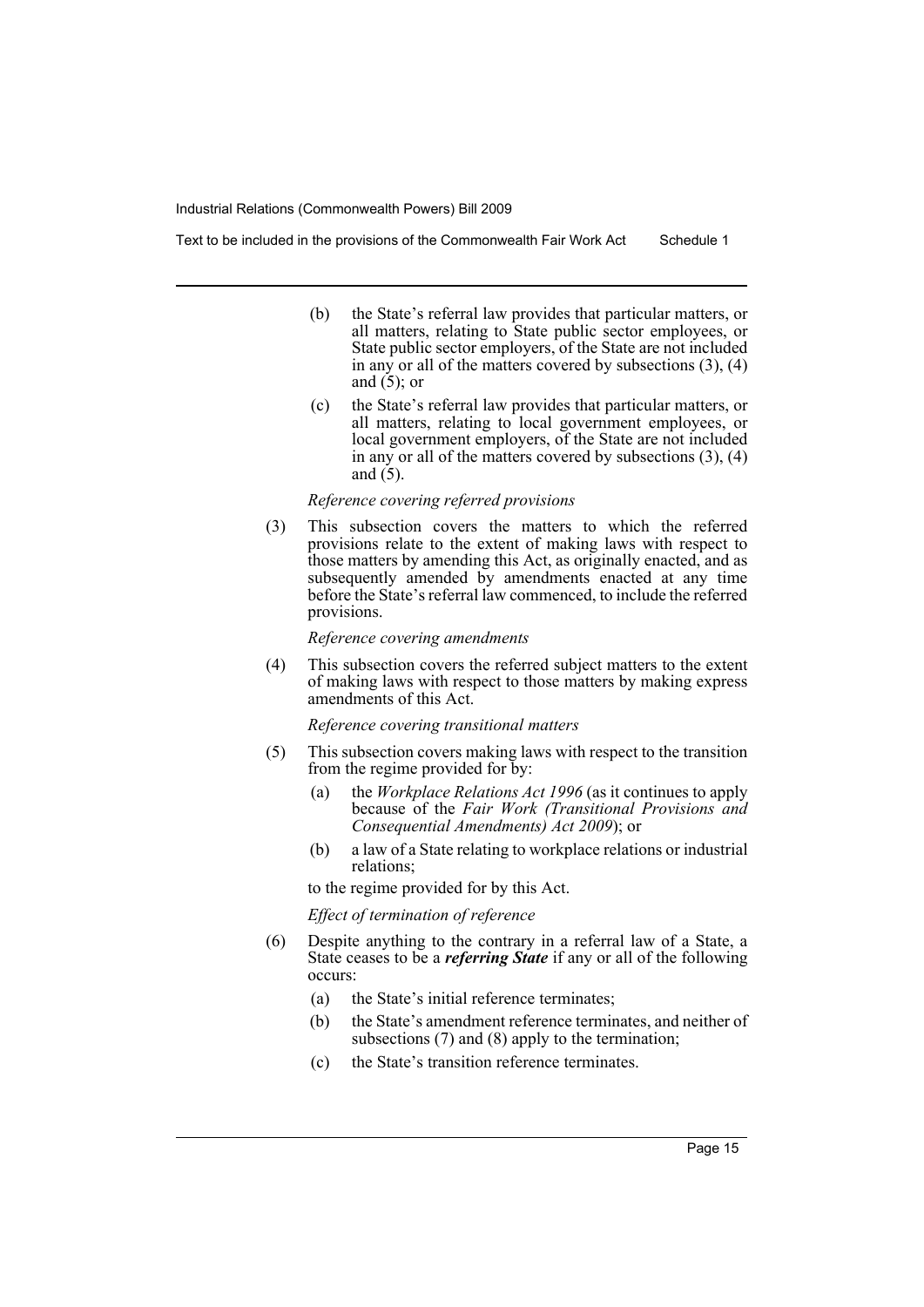Schedule 1 Text to be included in the provisions of the Commonwealth Fair Work Act

- (7) A State does not cease to be a *referring State* because of the termination of its amendment reference if:
	- (a) the termination is effected by the Governor of that State fixing a day by proclamation as the day on which the reference terminates; and
	- (b) the day fixed is no earlier than the first day after the end of the period of 6 months beginning on the day on which the proclamation is published; and
	- (c) that State's amendment reference, and the amendment reference of every other referring State (other than a referring State that has terminated its amendment reference in the circumstances referred to in subsection (8)), terminate on the same day.
- (8) A State does not cease to be a *referring State* because of the termination of its amendment reference if:
	- (a) the termination is effected by the Governor of that State fixing a day by proclamation as the day on which the reference terminates; and
	- (b) the day fixed is no earlier than the first day after the end of the period of 3 months beginning on the day on which the proclamation is published; and
	- (c) the Governor of that State, as part of the proclamation by which the termination is to be effected, declares that, in the opinion of the Governor, this Act:
		- (i) is proposed to be amended (by an amendment introduced into the Parliament by a Minister); or
		- (ii) has been amended;

in a manner that is inconsistent with one or more of the fundamental workplace relations principles.

- (9) The following are the *fundamental workplace relations principles*:
	- (a) that this Act should provide for, and continue to provide for, the following:
		- (i) a strong, simple and enforceable safety net of minimum employment standards;
		- (ii) genuine rights and responsibilities to ensure fairness, choice and representation at work, including the freedom to choose whether or not to join and be represented by a union or participate in collective activities;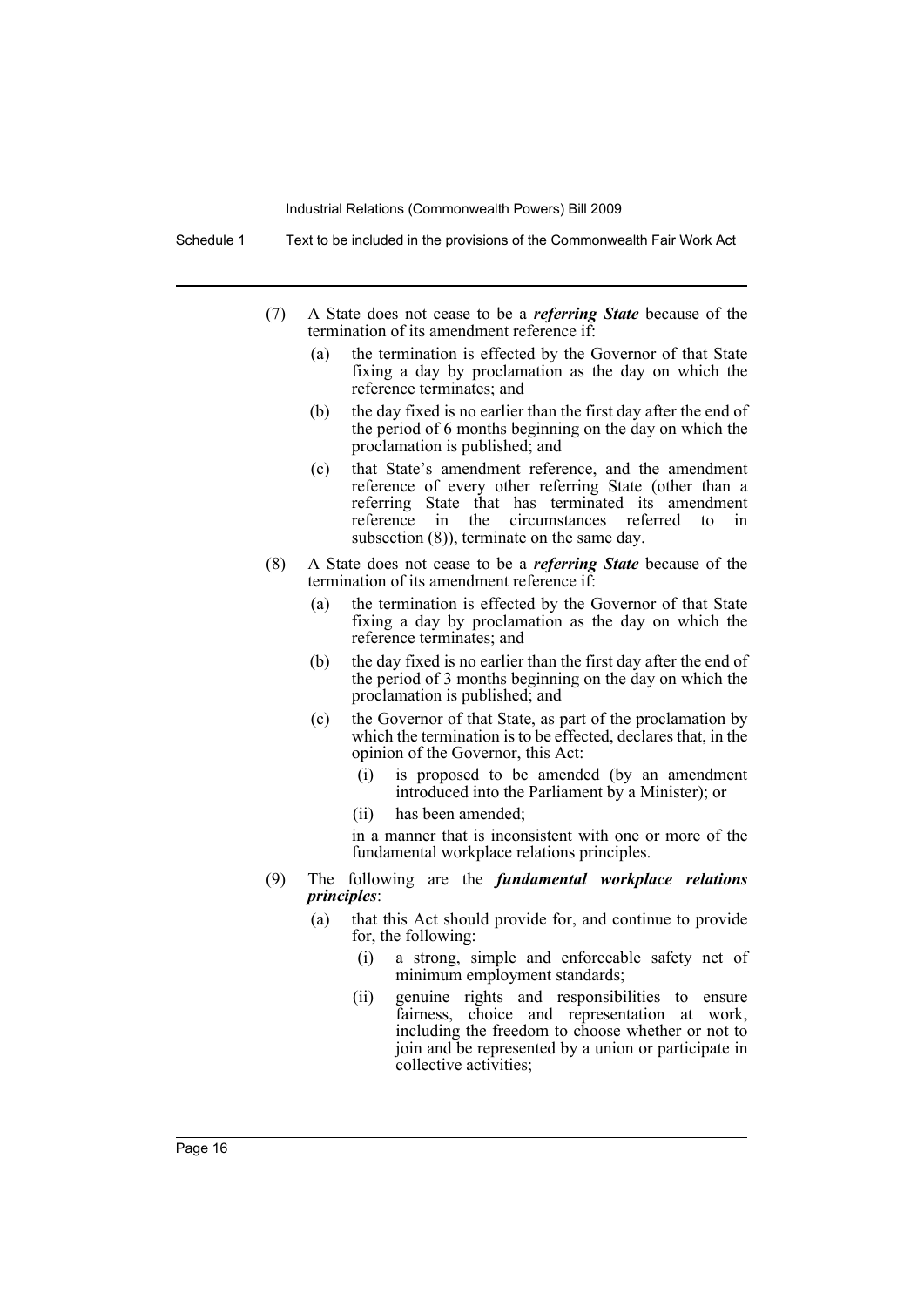- (iii) collective bargaining at the enterprise level with no provision for individual statutory agreements;
- (iv) fair and effective remedies available through an independent umpire;
- (v) protection from unfair dismissal;
- (b) that there should be, and continue to be, in connection with the operation of this Act, the following:
	- (i) an independent tribunal system;
	- (ii) an independent authority able to assist employers and employees within a national workplace relations system.

#### **30M Extended meaning of** *national system employee*

- (1) A *national system employee* includes:
	- (a) any individual in a State that is a referring State because of this Division so far as he or she is employed, or usually employed, as described in paragraph  $30\text{N}(1)(a)$ , except on a vocational placement; and
	- (b) a law enforcement officer of the State to whom subsection 30P(1) applies.
- (2) This section does not limit the operation of section 13 (which defines a national system employee). **Note:** Section 30S may limit the extent to which this section extends the meaning of *national system employee*.

## **30N Extended meaning of** *national system employer*

- (1) A *national system employer* includes:
	- (a) any person in a State that is a referring State because of this Division so far as the person employs, or usually employs, an individual; and
	- (b) a holder of an office to whom subsection 30P(2) applies.
- (2) This section does not limit the operation of section 14 (which defines a national system employer). **Note:** Section 30S may limit the extent to which this section extends the meaning of *national system employer*.

## **30P Extended ordinary meanings of** *employee* **and** *employer*

(1) A reference in this Act to an employee with its ordinary meaning includes a reference to a law enforcement officer of a referring State if the State's referral law so provides for the purposes of that law.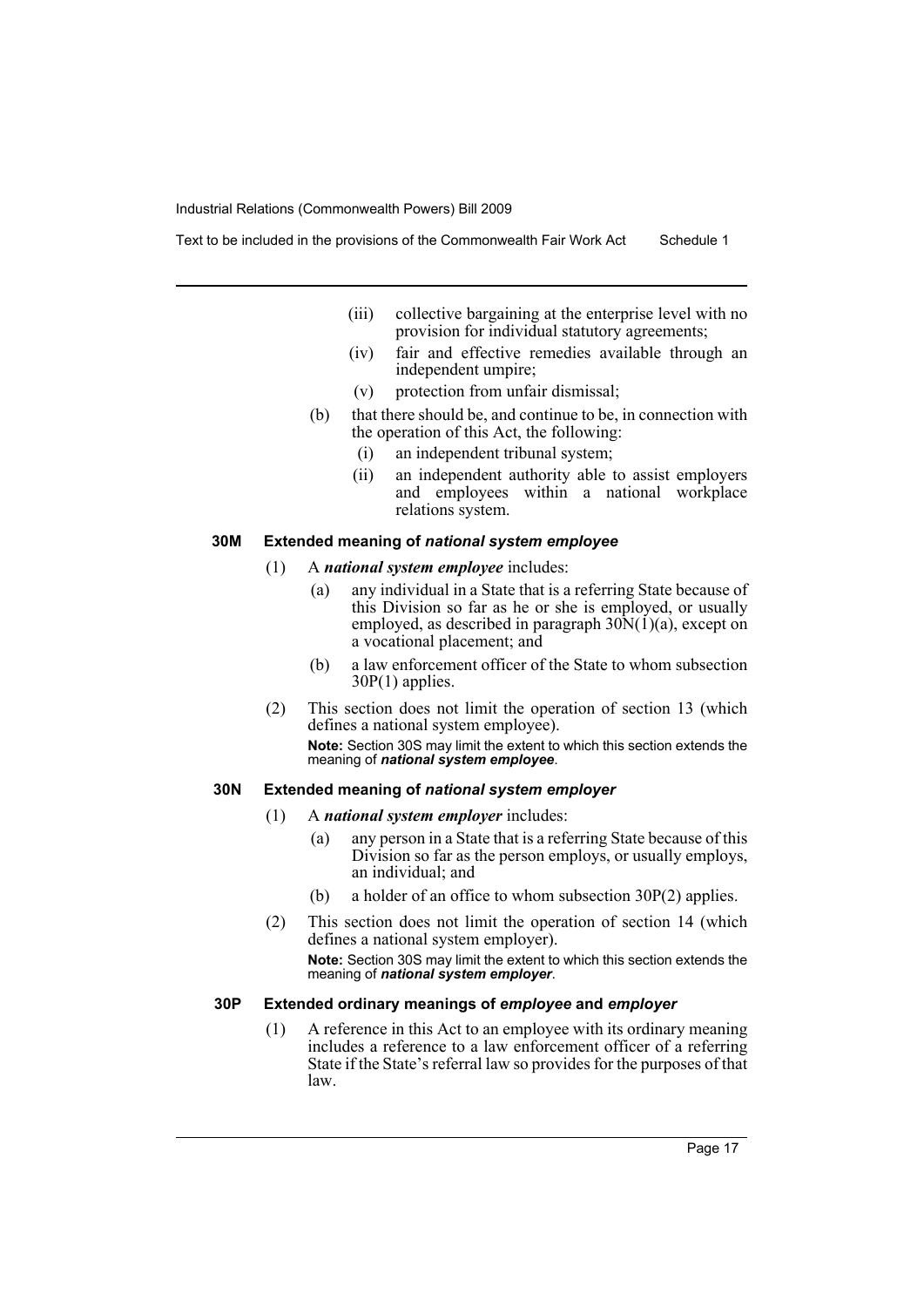Schedule 1 Text to be included in the provisions of the Commonwealth Fair Work Act

- (2) A reference in this Act to an employer with its ordinary meaning includes a reference to a holder of an office of a State if the State's referral law provides, for the purposes of that law, that the holder of the office is taken to be the employer of a law enforcement officer of the State.
- (3) This section does not limit the operation of section 15 (which deals with references to employee and employer with their ordinary meanings). **Note:** Section 30S may limit the extent to which this section extends the meanings of *employee* and *employer*.

#### **30Q Extended meaning of** *outworker entity*

- (1) An *outworker entity* includes a person, other than in the person's capacity as a national system employer, so far as:
	- (a) the person arranges for work to be performed for the person (either directly or indirectly); and
	- (b) the work is of a kind that is often performed by outworkers; and
	- (c) one or more of the following applies:
		- (i) at the time the arrangement is made, one or more parties to the arrangement is in a State that is a referring State because of this Division;
		- (ii) the work is to be performed in a State that is a referring State because of this Division;
		- (iii) the person referred to in paragraph (a) carries on an activity (whether of a commercial, governmental or other nature) in a State that is a referring State because of this Division, and the work is reasonably likely to be performed in that State;
		- (iv) the person referred to in paragraph (a) carries on an activity (whether of a commercial, governmental or other nature) in a State that is a referring State because of this Division, and the work is to be performed in connection with that activity.
- (2) This section does not limit the operation of the definition of *outworker entity* in section 12.

**Note:** Section 30S may limit the extent to which this section extends the meaning of *outworker entity*.

#### **30R General protections**

(1) Part 3-1 (which deals with general protections) applies to action taken in a State that is a referring State because of this Division.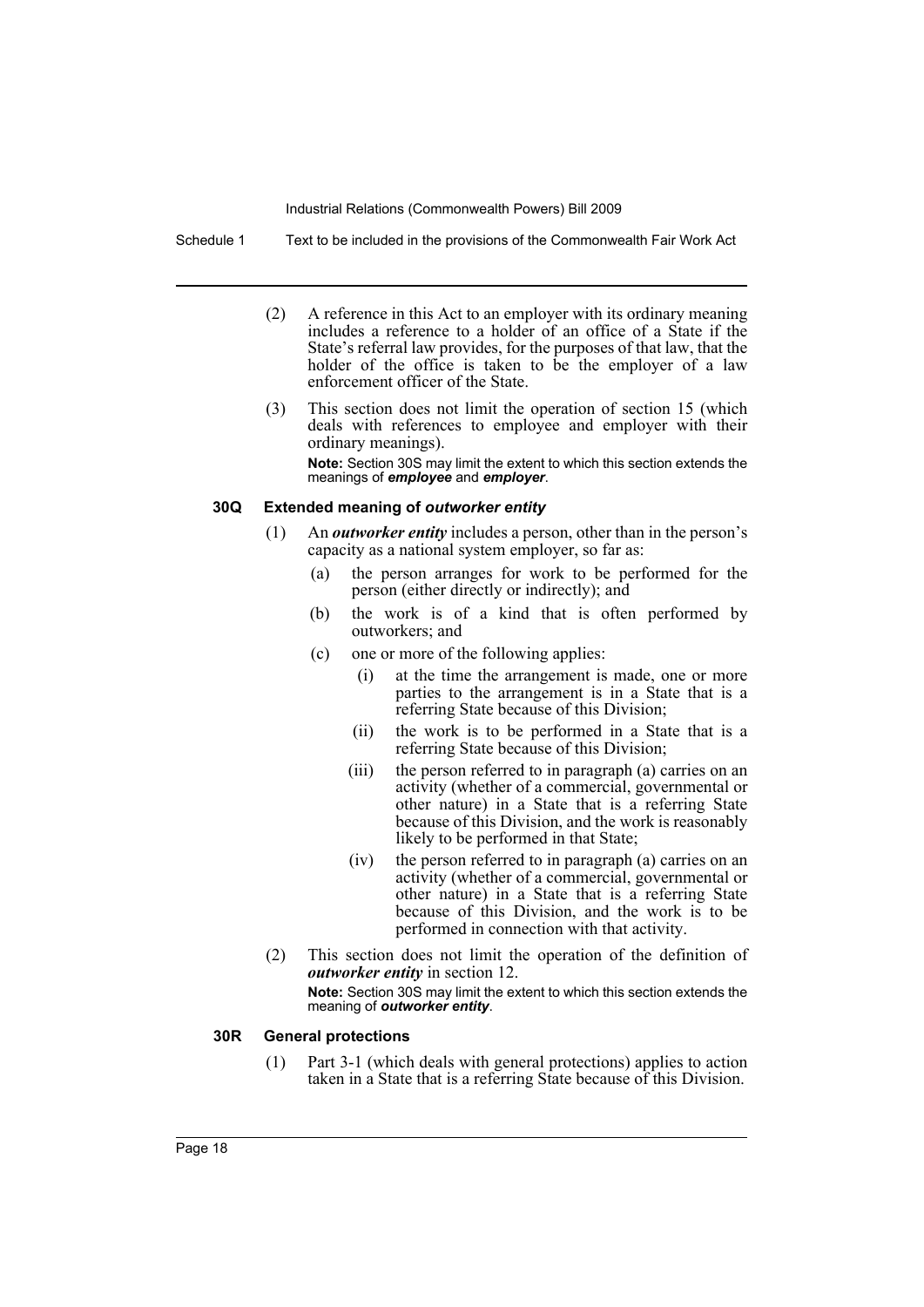Text to be included in the provisions of the Commonwealth Fair Work Act Schedule 1

(2) This section applies despite section 337 (which limits the application of  $\hat{P}_{art}$  3-1), and does not limit the operation of sections 338 and 339 (which set out the application of that Part). **Note:** Section 30S may limit the extent to which this section extends the application of Part 3-1.

## **30S Division only has effect if supported by reference**

A provision of this Division has effect in relation to a State that is a referring State because of this Division only to the extent that the State's referral law refers to the Parliament of the Commonwealth the matters mentioned in subsection 30L(1) that result in the Parliament of the Commonwealth having sufficient legislative power for the provision so to have effect.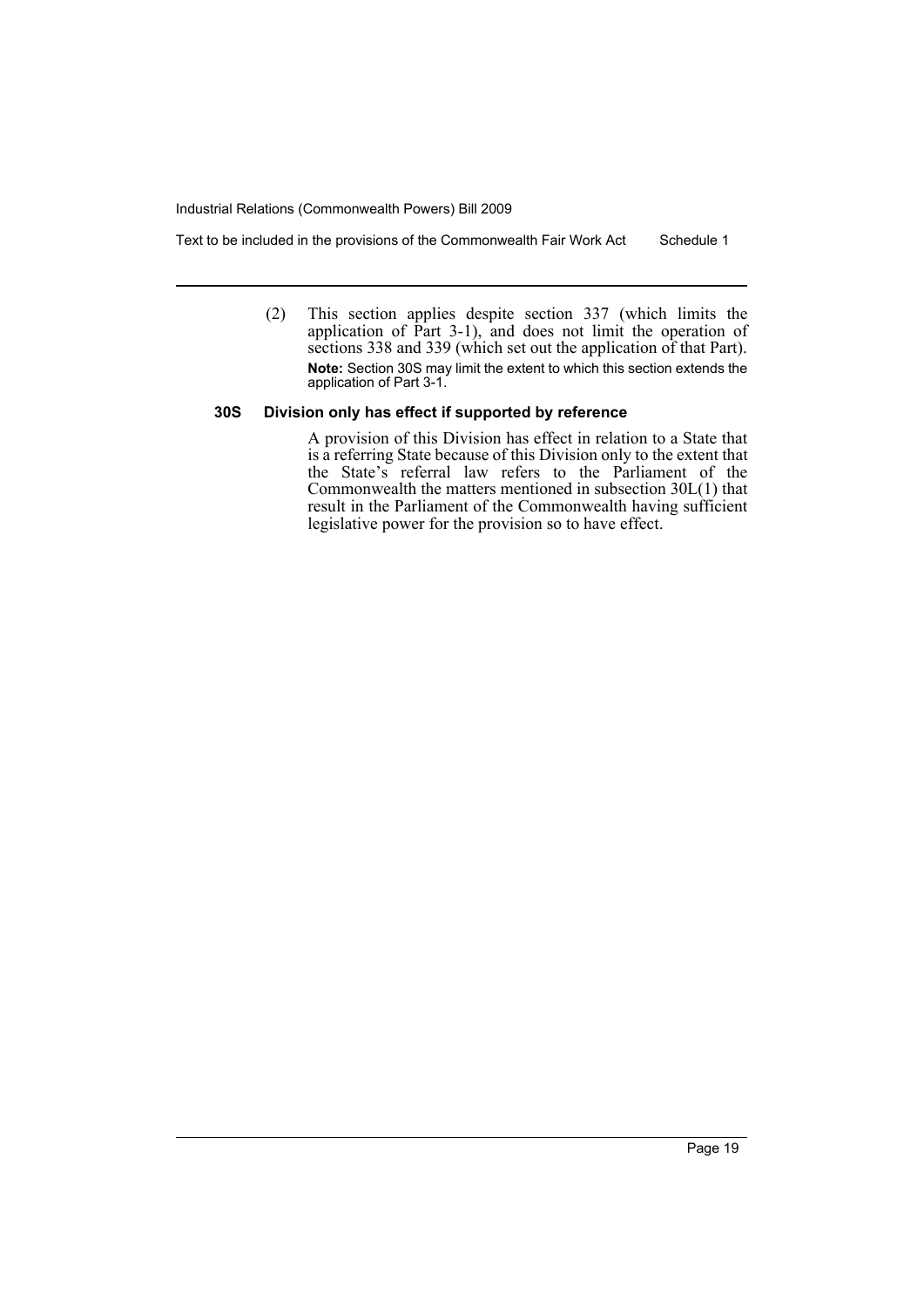Schedule 2 Amendment of Industrial Relations Act 1996 No 17

# <span id="page-21-0"></span>**Schedule 2 Amendment of Industrial Relations Act 1996 No 17**

## **[1] Sections 9A and 9B**

Insert after section 9:

#### **9A Employers declared not to be national system employers**

- (1) An eligible employer is declared not to be a national system employer for the purposes of the *Fair Work Act 2009* of the Commonwealth if the Minister, by order published on the NSW legislation website, declares the employer not to be a national system employer.
- (2) An eligible employer is an employer that, under section 14 of the *Fair Work Act 2009* of the Commonwealth, is eligible to be declared not to be a national system employer for the purposes of that Act.

#### **9B Referral of workplace relations matters to Commonwealth**

- (1) This Act is subject to the *Fair Work Act 2009* of the Commonwealth, including provisions of that Act that have effect in this State because of the referral of matters relating to workplace relations to the Commonwealth Parliament by the *Industrial Relations (Commonwealth Powers) Act 2009*.
- (2) A reference in any Act or instrument to an industrial instrument or agreement (however described) includes a reference to a relevant federal industrial instrument or agreement if the context permits and it is necessary to do so to take account of the reference of those matters to the Commonwealth Parliament.

#### **[2] Section 146A Commission may exercise certain functions conferred on it by agreement**

Omit the section.

#### **[3] Section 146B Commission may exercise certain dispute resolution functions under federal enterprise agreements**

Omit section 146B (1) (a) and (b). Insert instead:

- (a) the parties to the dispute are bound by a federal enterprise agreement, and
- (b) the Commission is authorised or permitted to conduct the dispute resolution process under procedures set out in the agreement.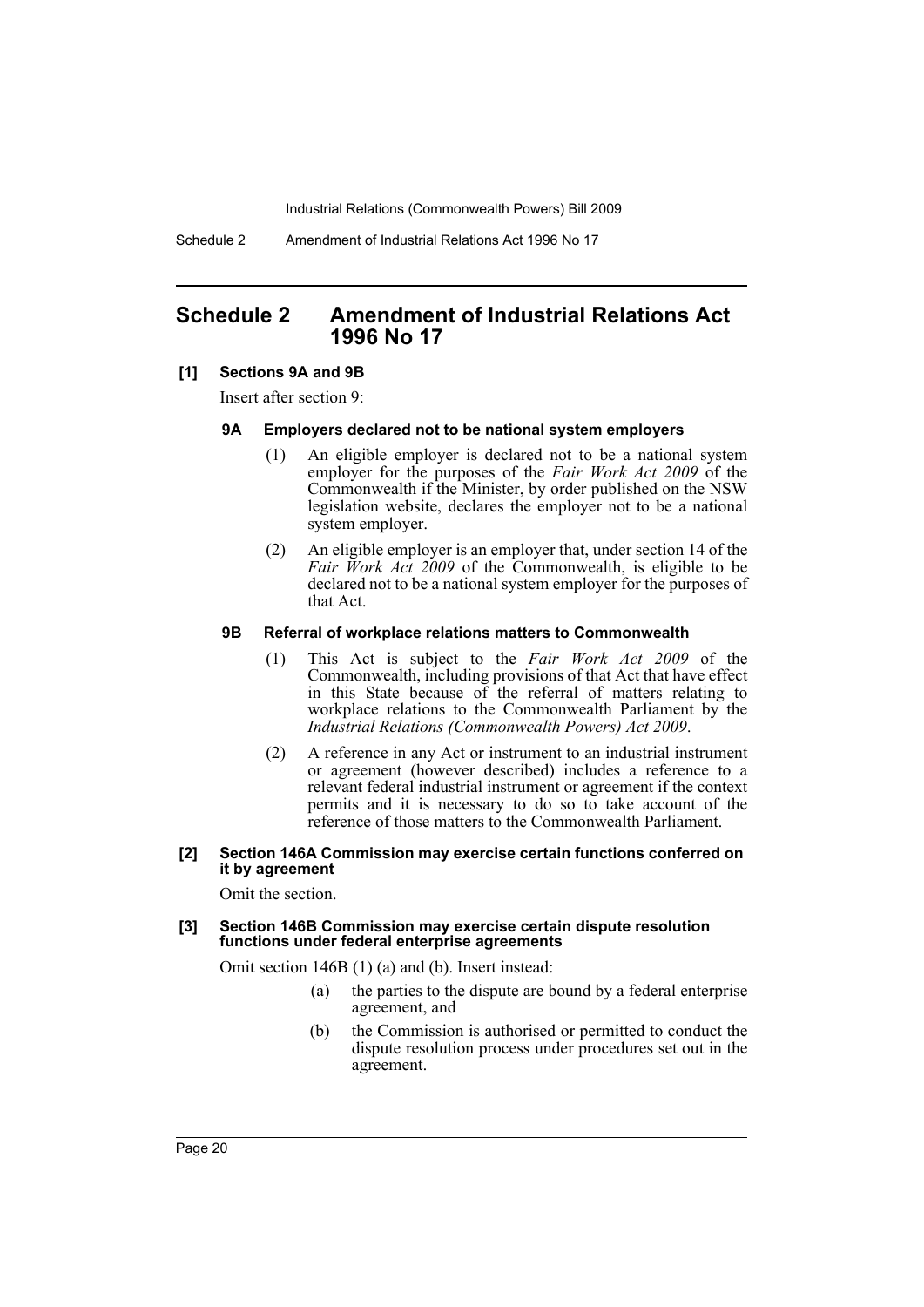Amendment of Industrial Relations Act 1996 No 17 Schedule 2

## **[4] Section 146B (2) (a)**

Omit the paragraph. Insert instead:

(a) the federal enterprise agreement concerned, and

#### **[5] Section 146B (3)**

Omit "the federal workplace agreement concerned, federal model dispute resolution process".

Insert instead "the federal enterprise agreement".

## **[6] Section 146B (7) and (8)**

Omit the subsections. Insert instead:

- (7) Nothing in this section makes any order, determination or other decision of the Commission in respect of the dispute binding on other parties to the dispute unless the federal enterprise agreement concerned or federal Act operate to make it binding on the parties.
- (8) In this section:

*federal Act* means the *Fair Work Act 2009* of the Commonwealth.

*federal enterprise agreement* means an enterprise agreement within the meaning of the federal Act (and includes any workplace agreement within the meaning of the former *Workplace Relations Act 1996* of the Commonwealth that continues in force under the law of the Commonwealth).

*modification* includes addition, exception, omission or substitution.

## **[7] Section 202 Definitions**

Omit the definitions of *Federal Act* and *Federal Commission*. Insert instead:

*Federal Act* means the *Fair Work Act 2009* of the Commonwealth.

*Federal Commission* means Fair Work Australia under the Federal Act.